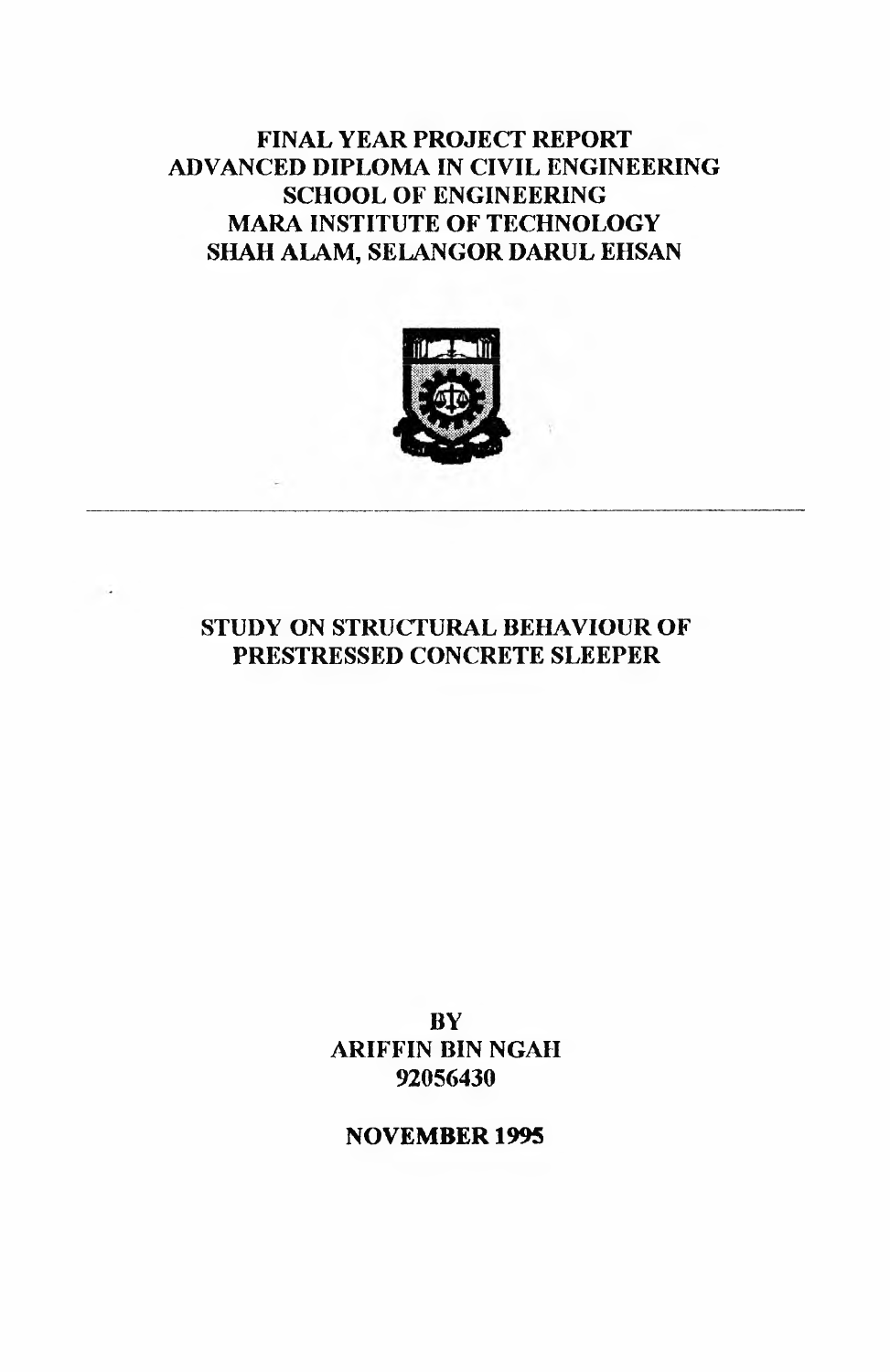### <span id="page-1-0"></span>**ABSTRACT**

The development of concrete sleeper becomes very important due to increase in train speed and development of the long welded rails. Due to this, it is necessary to increase the weight and the strength of the concrete sleepers to resist track buckling and reduce vibration in ballast.

Modem high speed trains impart considerable amount of impact energy to the track and this also generates high frequency vibrations in the rails. Sleeper should be able to absorb the impact energy and damp vibrations to a considerable extent and transmit the balance safely to the ballast.

At higher speed, the stress component of the Prestressed Concrete Sleeper developed on quasi-static response to dynamic force. This can lead to fairly high tensile stresses in sleepers and problem of concrete sleepers cracking. The investigation under the positive bending moment test will analyse the dynamic load of the Prestressed Concrete Sleeper.

The report of this experimental project is to make an analysis of the experiment on the structural behaviour of the Prestressed Concrete Sleeper under 3,000,000 and 5,000,000 cycles of dynamic load.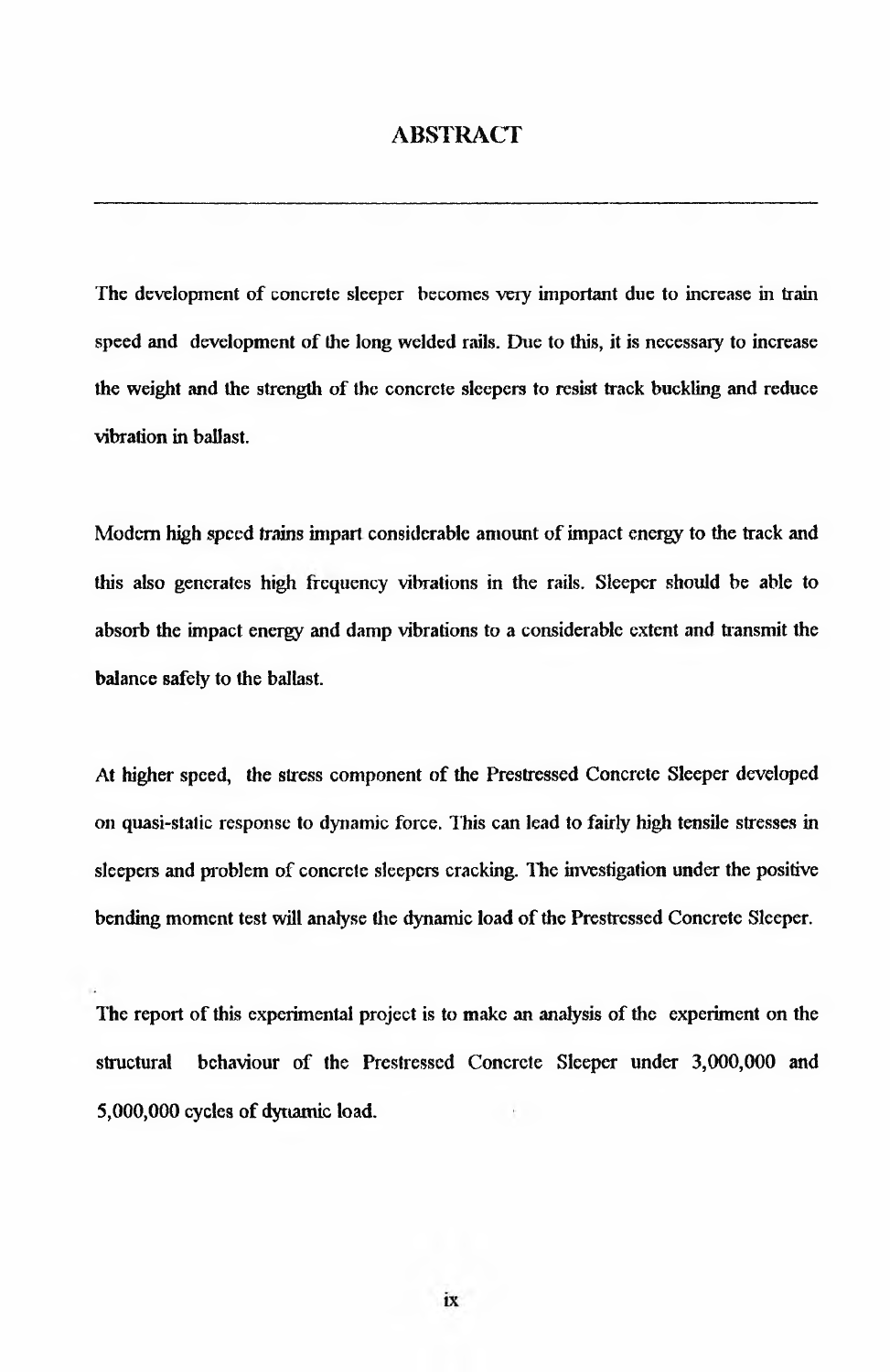# <span id="page-2-0"></span>**TABLE OF CONTENTS**

| <b>Contents</b>          |                |                     |                                      | Page         |
|--------------------------|----------------|---------------------|--------------------------------------|--------------|
| <b>ACKNOWLEDGEMENT</b>   |                |                     |                                      | $\mathbf{i}$ |
| <b>TABLE OF CONTENTS</b> |                |                     |                                      |              |
| <b>LIST OF TABLES</b>    |                |                     |                                      |              |
| <b>LIST OF FIGURES</b>   |                |                     |                                      | vi           |
| <b>LIST OF PLATES</b>    | viii           |                     |                                      |              |
| <b>ABSTRACT</b>          | xi             |                     |                                      |              |
|                          |                |                     |                                      |              |
| <b>CHAPTER</b>           | $\mathbf{1}$   | <b>INTRODUCTION</b> |                                      |              |
|                          | 1.1            | General             |                                      | $\mathbf{1}$ |
|                          | 1.2            |                     | Scope Of Study And Objective         | 3            |
|                          |                |                     |                                      |              |
| <b>CHAPTER</b>           | $\overline{2}$ |                     | <b>LITERATURE REVIEW</b>             |              |
|                          | 2.1            |                     | Prestressed Concrete Sleeper         | 6            |
|                          |                | 2.1.1               | <b>Historical Development of PCS</b> | $\tau$       |
|                          |                | 2.1.2               | Type of Concrete Sleeper             | 9            |
|                          |                | 2.1.3               | <b>Other Railroad Component</b>      | 11           |

Ù.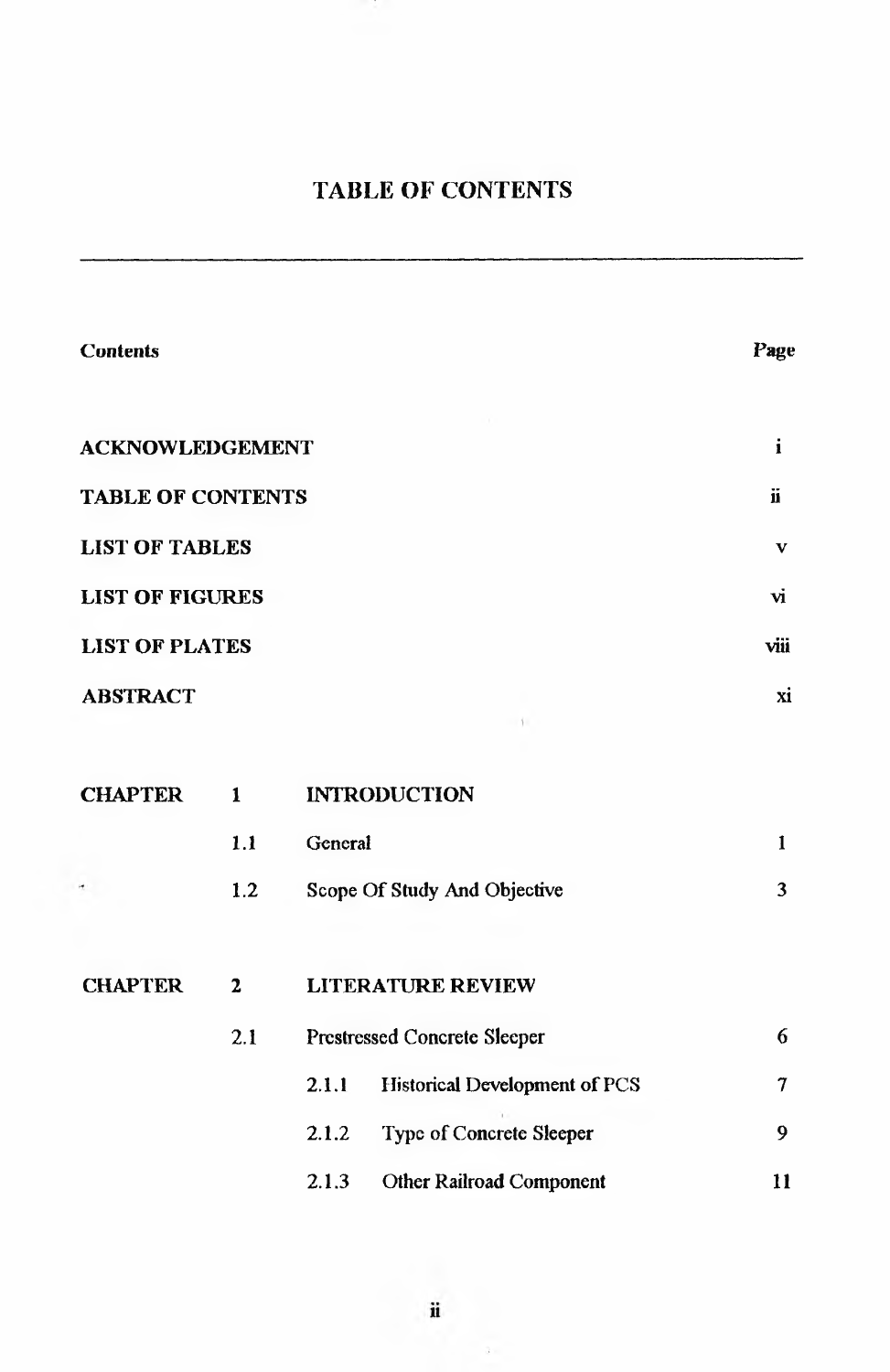### Contents Page

|                  | 2.2 | <b>Prestressed Theory</b>                      |    |  |
|------------------|-----|------------------------------------------------|----|--|
|                  |     | 2.2.1 Method of Prestressing                   | 17 |  |
|                  | 2.3 | Flexture Behaviour and Strength of PCS         | 21 |  |
|                  |     |                                                |    |  |
| <b>CHAPTER 3</b> |     | <b>MATERIAL AND TESTING MACHINE</b>            |    |  |
|                  | 3.1 | <b>Material Properties of PCS</b>              | 23 |  |
|                  |     | 3.1.1 Concrete                                 | 23 |  |
|                  |     | 3.1.2 Prestressing Wire                        | 26 |  |
|                  | 3.2 | UTM 1000 Universal Testing Machine             | 26 |  |
|                  |     | <b>Series Concept</b><br>3.2.1                 | 27 |  |
|                  |     | User Programmable Test<br>3.2.2                | 29 |  |
|                  |     |                                                |    |  |
| <b>CHAPTER 4</b> |     | <b>DESIGN CONSIDERATION &amp; EXPERIMENTAL</b> |    |  |
|                  |     | <b>SET-UP</b>                                  |    |  |
|                  | 4.1 | <b>Design Consideration</b>                    | 31 |  |
|                  |     | <b>Loading Conditions</b><br>4.1.1             | 31 |  |
|                  |     | Design Criteria<br>4.1.2                       | 34 |  |
|                  | 4.2 | <b>Experimental Sct-up</b>                     | 47 |  |
|                  |     | Dynamic Load Test<br>4.2.1                     | 48 |  |